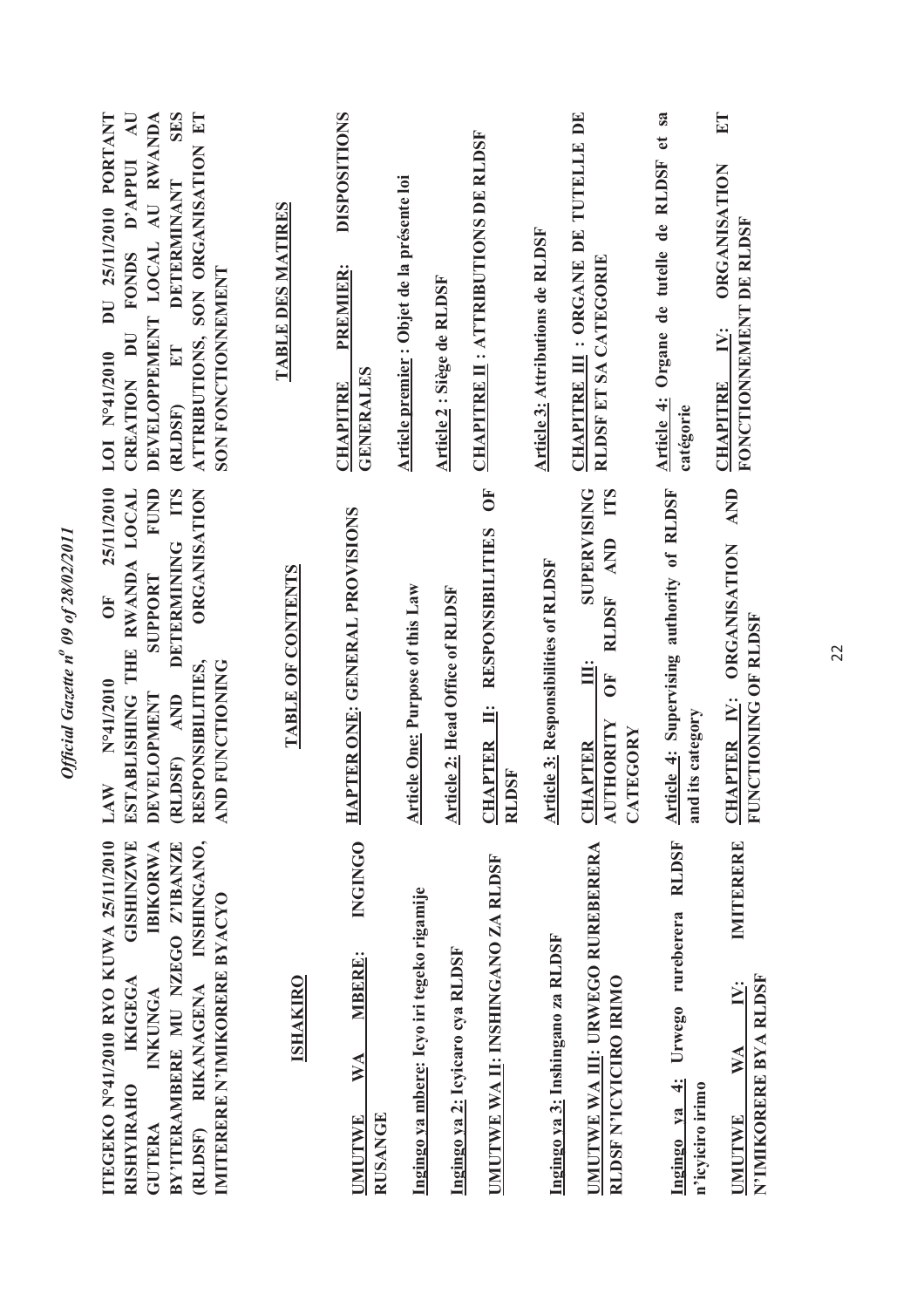| Ingingo ya 5: Inzego z'Ubuyobozi za RLDSF                                                                             | <b>Article 5: Management organs of RLDSF</b>                                                                                                     | Article 5: Organes de direction de RLDSF                                                                                  |
|-----------------------------------------------------------------------------------------------------------------------|--------------------------------------------------------------------------------------------------------------------------------------------------|---------------------------------------------------------------------------------------------------------------------------|
| Icyiciro cya mbere: Inama y'Ubuyobozi                                                                                 | Section one: Board of Directors                                                                                                                  | Section première: Conseil d'Administration                                                                                |
| Ingingo ya 6: Inama y' Ubuyobozi ya RLDSF                                                                             | <b>Article 6: Board of Directors of RLDSF</b>                                                                                                    | Article 6: Conseil d'Administration de RLDSF                                                                              |
| <b>Inama</b><br>abagize<br>Ingingo ya 7: Ibigenerwa<br>y'Ubuyobozi bitabiriye inama                                   | Article 7: Sitting allowances for members of<br>the Board of Directors                                                                           | $\mathbf{d}$ u<br>Article 7: Jetons de présence des membres<br>Conseil d'Administration                                   |
| Ingingo ya 8: Ibitabangikanywa no kuba mu<br>nama y'Ubuyobozi                                                         | Article 8: Incompatibilities with membership<br>of the Board of Directors                                                                        | Article 8: Incompatibilités avec la fonction de<br>membre du Conseil d'Administration                                     |
| Icyiciro cya 2: Ubuyobozi Bukuru                                                                                      | <b>Section 2: General Directorate</b>                                                                                                            | Section 2: Direction Générale                                                                                             |
| Ingingo ya 9 : Abagize Ubuyobozi Bukuru bwa<br><b>RLDSF</b>                                                           | General<br>the<br>$\sigma$<br>Composition<br>Directorate of RLDSF<br>Article 9:                                                                  | Article 9: Composition de la Direction Générale<br>de RLDSF                                                               |
| Ingingo ya 10: Sitati igenga abakozi ba RLDSF<br>Bukuru<br>Ubuyobozi<br>abagize<br>n'abakozi ba RLDSF<br>n'ibigenerwa | staff of<br>and benefits of members of the<br>General Directorate and the staff of RLDSF<br>Statute governing the<br>Article 10:<br><b>RLDSF</b> | avantages des membres de la Direction Générale<br>Article 10: Statut du personnel de RLDSF et<br>et du personnel de RLDSF |
| imiterere<br>n'inshingano by'inzego z'imirimo za RLDSF<br>Imikorere,<br>$\ddot{=}$<br>$1$<br>Ingingo                  | Article 11: Functioning, organisation and<br>responsibilites of organs of RLDSF                                                                  | organisation<br>et attributions des organes de RLDSF<br>Fonctionnement,<br>Article 11:                                    |
| UMUTWE WA V: UMUTUNGO N'IMARI                                                                                         | CHAPTER V: PROPERTY AND FINANCE                                                                                                                  | CHAPITRE V: PATRIMOINE ET FINANCES                                                                                        |
| <b>RLDSF</b><br>W <sub>a</sub><br>Umutungo<br>$\frac{12}{3}$<br>n'inkomoko yawo<br>$va$<br>Ingingo                    | its<br>and<br>of RLDSF<br><b>Article 12: Property</b><br>sources                                                                                 | Article 12: Patrimoine de RLDSF et ses sources                                                                            |
| umutungo<br>Kwegurirwa<br><u>13:</u><br>$\sqrt{a}$<br>n'amazina<br>Ingingo                                            | and<br>property<br>$\mathfrak{o}\mathfrak{f}$<br>Transfer<br>denominations<br>13:<br><b>Article</b>                                              | des<br>$\mathbf{d}$<br>du patrimoine<br>Article 13: Transfert<br>dénominations                                            |
| imicungire<br>Ingingo ya 14: Imikoreshereze,<br>n'imigenzurire by'umutungo                                            | Article 14: Use, management and audit of the<br>property                                                                                         | $\frac{1}{2}$<br>audit<br>gestion et<br>Utilisation,<br>Article 14:<br>patrimoine                                         |

Official Gazette nº 09 of 28/02/2011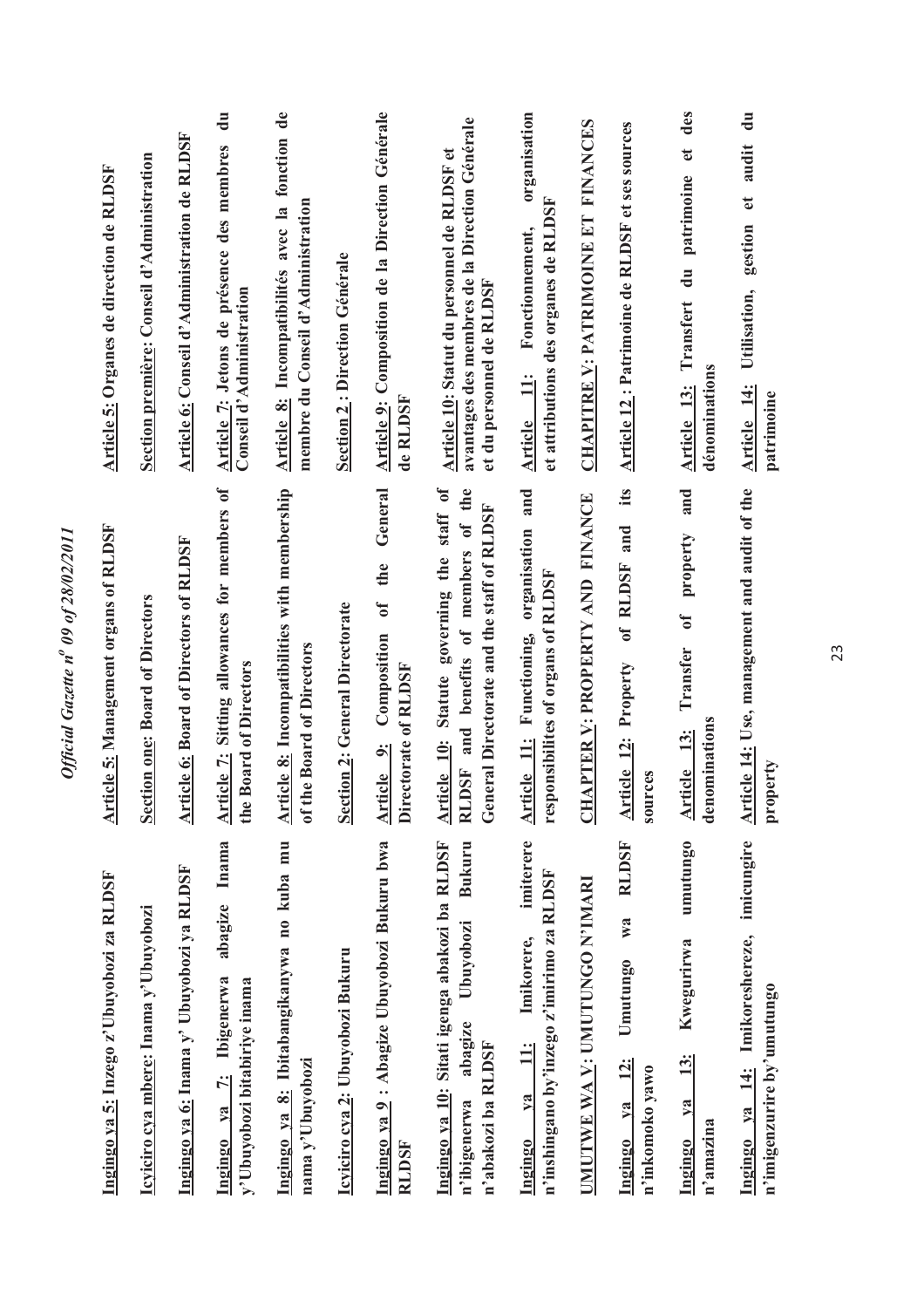| y'imari ya RLDSF                                                                        | <b>budget of RLDSF</b>                                                | Ingingo ya 15: Iyemeza n'imicungire by'ingengo Article 15: Approval and management of the Article 15: Adoption et gestion du budget de<br><b>RLDSF</b> |
|-----------------------------------------------------------------------------------------|-----------------------------------------------------------------------|--------------------------------------------------------------------------------------------------------------------------------------------------------|
| Raporo<br><b>16:</b><br>$1$<br>$w$ 'ibaruramari<br>Ingingo                              | y'umwaka Article 16: Annual financial report                          | annuel de l'exercice<br>Article 16: Rapport<br>comptable                                                                                               |
| Z'INZIBACYUHO N'IZISOZA<br>V:<br>UMUTWE WA                                              | INGINGO CHAPTER VI: TRANSITIONAL AND<br><b>FINAL PROVISIONS</b>       | <b>DISPOSITIONS</b><br><b>TRANSITOIRES ET FINALES</b><br>VI:<br><b>CHAPITRE</b>                                                                        |
| Ingingo ya 17: Igihe cy'inzibacyuho                                                     | Article 17: Transitional period                                       | Article 17: Période transitoire                                                                                                                        |
| Ingingo ya 18: Itegurwa, isuzumwa n'itorwa<br>ry'iri tegeko                             | and<br>consideration<br>Article 18: Drafting,<br>adoption of this Law | Article 18: Initiation, examen et adoption de la<br>présente loi                                                                                       |
| Ingingo ya 19: Ivanwaho ry'amategeko<br>n'ingingo z'amategeko zinyuranyije n'iri tegeko | <b>Article 19: Repealing provision</b>                                | <b>Article 19: Disposition abrogatoire</b>                                                                                                             |
| Ingingo ya 20: Igihe iri tegeko ritangira Article 20: Commencement<br>gukurikizwa       |                                                                       | Article 20: Entrée en vigueur                                                                                                                          |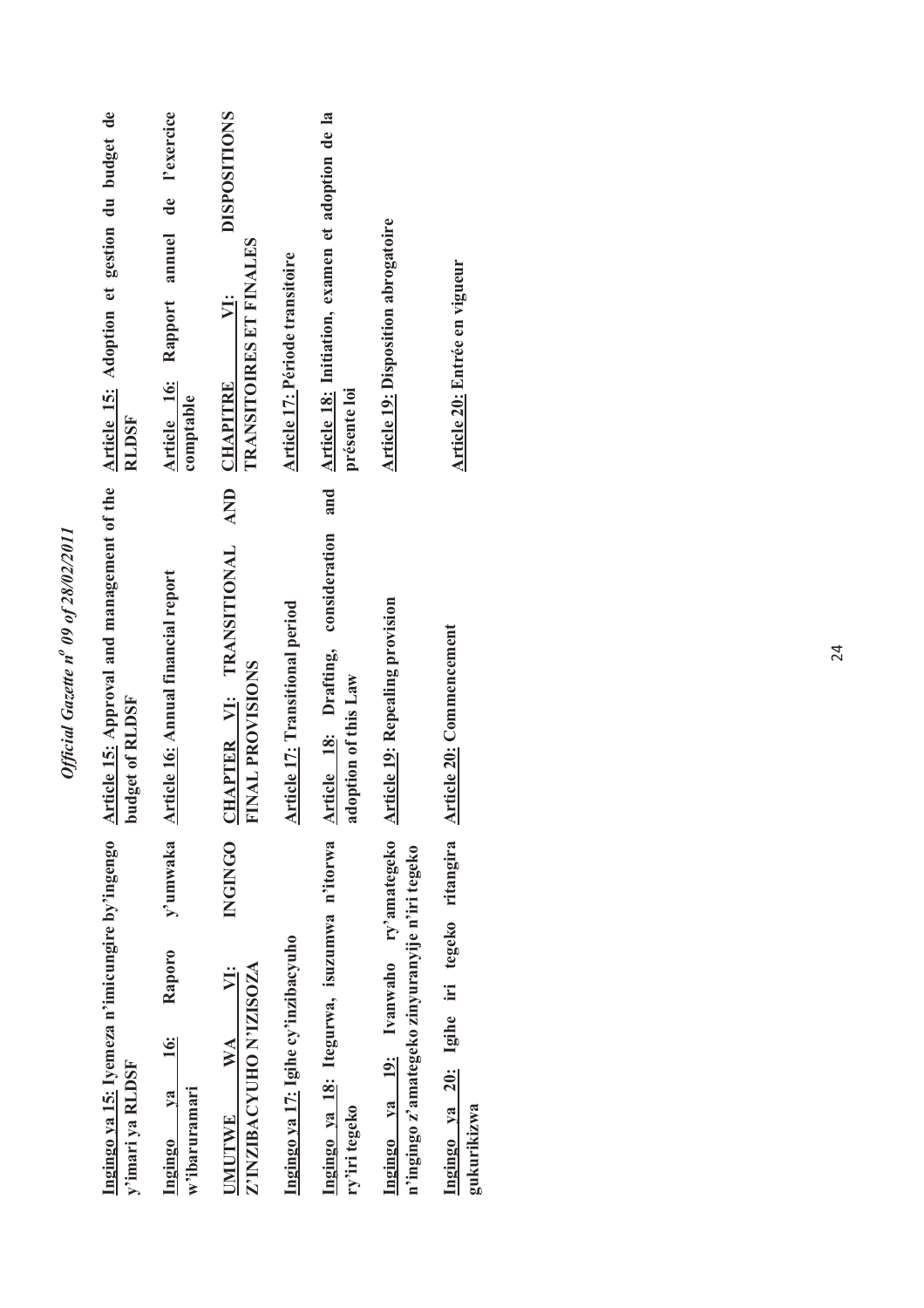| DU 25/11/2010 PORTANT<br>SES<br>ATTRIBUTIONS, SON ORGANISATION ET<br>$\overline{A}$ U<br>DEVELOPPEMENT LOCAL AU RWANDA<br>FONDS D'APPUI<br><b>DETERMINANT</b><br>SON FONCTIONNEMENT<br><b>CREATION DU</b><br>LOI Nº41/2010<br>ET<br>(RLDSF)<br>25/11/2010<br>ESTABLISHING THE RWANDA LOCAL<br>FUND<br><b>DETERMINING ITS</b><br>ORGANISATION<br>SUPPORT<br>UF <sub>1</sub> | Président de la République;<br>Nous, KAGAME Paul, | $\mathbf{U}$<br>LE PARLEMENT A ADOPTE ET NOUS<br>DONT LA TENEUR SUIT ET ORDONNONS<br>SOIT PUBLIEE AU JOURNAL<br>SANCTIONNONS, PROMULGUONS LA LOI<br>LA REPUBLIQUE<br>$\mathbf{E}$<br>QU'ELLE<br>OFFICIEL<br>RWANDA<br>THE PARLIAMENT HAS ADOPTED AND<br>THE OFFICIAL<br>THE REPUBLIC OF<br>WE SANCTION, PROMULGATE THE<br>FOLLOWING LAW AND ORDER IT BE | LE PARLEMENT:             | La Chambre des Députés, en sa séance du 8 juillet<br>2010;<br>The Chamber of Deputies, in its session of 8 | Le Sénat, en sa séance du 7 juillet 2010;                | Vu la Constitution de la République du Rwanda du<br>04 juin 2003 telle que révisée à ce jour,<br>Pursuant to the Constitution of the Republic of<br>Rwanda of 04 June 2003 as amended to date,<br>especially in Articles 62, 66, 67, 88, 89, 90, 92, |
|----------------------------------------------------------------------------------------------------------------------------------------------------------------------------------------------------------------------------------------------------------------------------------------------------------------------------------------------------------------------------|---------------------------------------------------|---------------------------------------------------------------------------------------------------------------------------------------------------------------------------------------------------------------------------------------------------------------------------------------------------------------------------------------------------------|---------------------------|------------------------------------------------------------------------------------------------------------|----------------------------------------------------------|------------------------------------------------------------------------------------------------------------------------------------------------------------------------------------------------------------------------------------------------------|
| RESPONSIBILITIES,<br>AND FUNCTIONING<br>N°41/2010<br><b>DEVELOPMENT</b><br>(RLDSF) AND<br>LAW                                                                                                                                                                                                                                                                              | President of the Republic;<br>We, KAGAME Paul,    | $\mathsf{K}$<br>OF<br>O<br><b>JBLISHED</b><br><b>GAZETTE</b><br><b>RWANDA</b><br>$\overline{P}$                                                                                                                                                                                                                                                         | THE PARLIAMENT:           | Juillet 2010;                                                                                              | The Senate, in its session of 7 July 2010;               |                                                                                                                                                                                                                                                      |
| <b>KUWA</b><br><b>IKIGEGA</b><br>IBIKORWA BY'ITERAMBERE MU NZEGO<br>INSHINGANO, IMITERERE N'IMIKORERE<br>INKUNGA<br>RIKANAGENA<br><b>RYO</b><br><b>RISHYIRAHO</b><br>GUTERA<br><b>(RLDSF)</b><br>N°41/2010<br>GISHINZWE<br>Z'IBANZE<br><b>ITEGEKO</b><br>25/11/2010<br><b>BYACYO</b>                                                                                       | Twebwe, KAGAME Paul,<br>Perezida wa Repubulika;   | INTEKO ISHINGA AMATEGEKO YEMEJE<br>NONE NATWE DUHAMIJE, DUTANGAJE<br>KANDI<br>NU<br>IGAZETI YA LETA YA REPUBULIKA Y'U<br><b>RYANDIKWA</b><br><b>RITYA</b><br><b>RITEYE</b><br>KO<br><b>DUTEGETSE</b><br><b>ITEGEKO</b><br>RWANDA                                                                                                                        | INTEKO ISHINGA AMATEGEKO: | Umutwe w'Abadepite, mu nama yawo yo kuwa 8<br>Nyakanga 2010;                                               | Umutwe wa Sena, mu nama yawo yo kuwa 7<br>Nyakanga 2010; | Ishingiye ku Itegeko Nshinga rya Repubulika y'u<br>Rwanda ryo kuwa 04 Kamena 2003 nk'uko                                                                                                                                                             |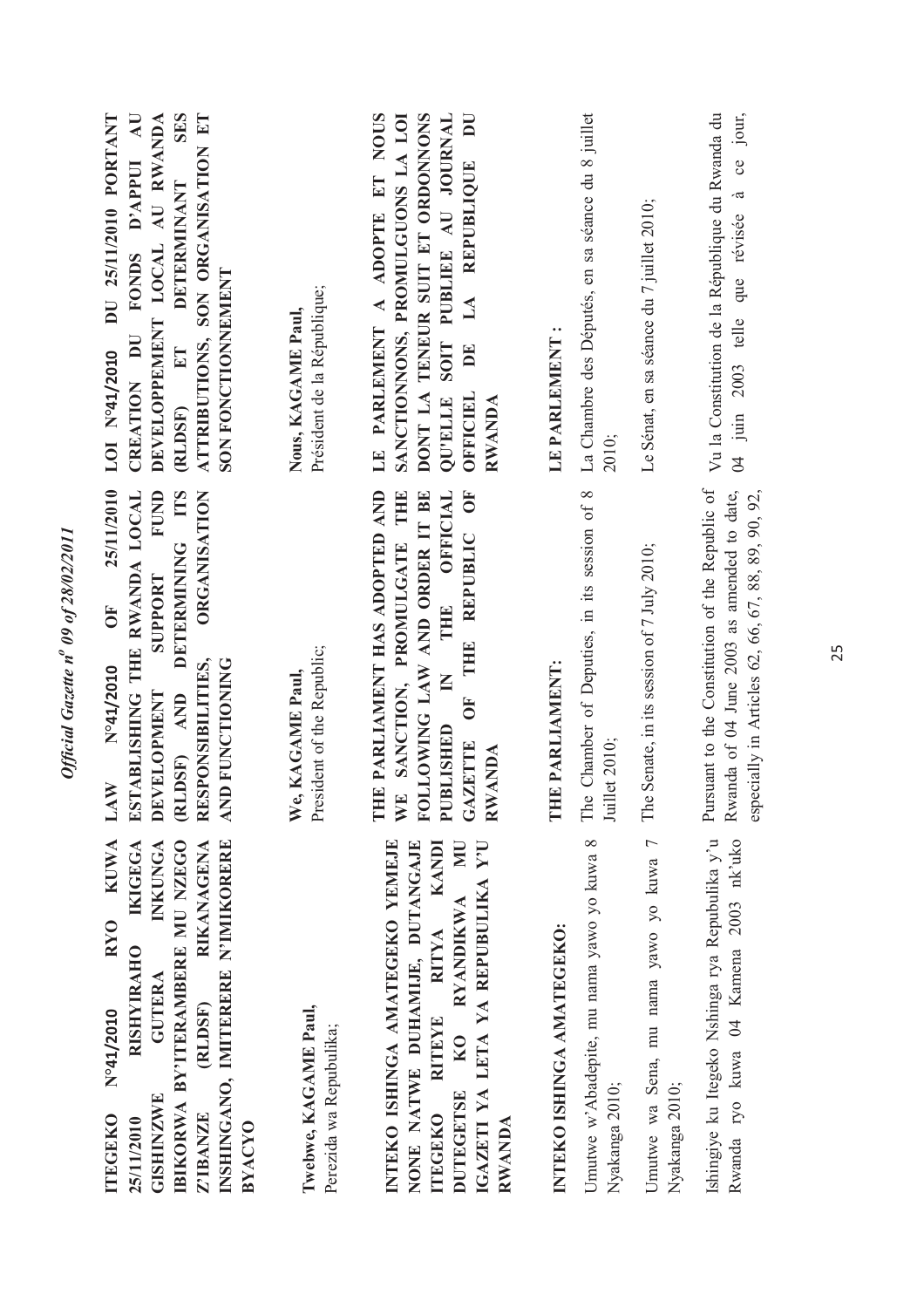| ryavuguruwe kugeza ubu, cyane cyane mu ngingo<br>zaryo, iya 62, iya 66, iya 67, iya 88, iya 89, iya 90,<br>iya 92, iya 93, iya 94, iya 95, iya 108, iya 113, iya<br>118, iya 167, iya 183 n'iya 201;               | 93, 94, 95, 108, 113, 118, 167, 183 and 201;                                                                                                                                                           | spécialement en ses articles 62, 66, 67, 88, 89, 90,<br>92, 93, 94, 95, 108, 113, 118, 167, 183 et 201;                                                                                      |
|--------------------------------------------------------------------------------------------------------------------------------------------------------------------------------------------------------------------|--------------------------------------------------------------------------------------------------------------------------------------------------------------------------------------------------------|----------------------------------------------------------------------------------------------------------------------------------------------------------------------------------------------|
| Ishingiye ku Itegeko Ngenga n° 06/2009/OL ryo<br>kuwa 21 /12/2009 rishyiraho amategeko rusange<br>yerekeye Ibigo bya Leta;                                                                                         | Pursuant to the Organic Law n° 06/2009/OL of<br>general provisions<br>governing Public Institutions;<br>establishing<br>21/12/2009                                                                     | Vu la Loi Organique nº 06/2009/OL du 21/12/2009<br>aux<br>générales applicables<br>Etablissements Publics;<br>portant dispositions                                                           |
| Ishingiye ku Itegeko nº 08/2006 ryo kuwa<br>24/02/2006 rigena imiterere, imitunganyirize<br>n'imikorere y'Akarere, cyane cyane mu ngingo<br>yaryo ya 150;                                                          | Pursuant to Law n° 08/2006 of 24/02/2006<br>the<br>functioning of the District, especially in Article<br>and<br>organization<br>the<br>determining<br>150;                                             | n° 08/2006 du 24/02/2006 portant<br>District,<br>$\ddot{a}$<br>fonctionnement<br>spécialement en son article 150;<br>$\sigma$<br>Vu la Loi<br>organisation                                   |
| 03/03/2006 rigena imiterere, imitunganyirize<br>Ishingiye ku Itegeko n° 10/2006 ryo kuwa<br>n'imikorere y'Umujyi wa Kigali, cyane cyane mu<br>ngingo yaryo ya 240;                                                 | Pursuant to Law n° 10/2006 of 03/03/2006<br>structure, organization and<br>functioning of the City of Kigali, especially in<br>determining the<br>Article 240;                                         | Vu la Loi nº 10/2006 du 3/03/2006 portant<br>structure, organisation et fonctionnement de la Ville<br>de Kigali, spécialement en son article 240 ;                                           |
| ryo kuwa<br>imiterere<br>Kigali<br>Gitsura<br>Wa<br>Rusange<br>Itegeko nº 07/2007<br>y'Uturere n'Umujyi<br>inshingano,<br>by'Ikigega<br>rigena<br>amajyambere<br>Isubive ku<br>n'imikorere<br>01/02/2007<br>(CDF). | Having reviewed the Law n° 07/2007 of<br>Development Fund for Districts and the City of<br>organization and functioning of the Common<br>01/02/2007 determining the responsibilities,<br>Kigali (CDF); | Revu la Loi nº 07/2007 du 01/02/2007 portant<br>Fonds Commun de Développement des Districts et<br>$\ddot{=}$<br>attributions, organisation et fonctionnement<br>de la Ville de Kigali (CDF); |
| YEMEJE:                                                                                                                                                                                                            | <b>ADOPTS:</b>                                                                                                                                                                                         | ADOPTE:                                                                                                                                                                                      |
| <b>INGINGO</b><br><b>MBERE:</b><br>WA<br><b>RUSANGE</b><br><b>UMUTWE</b>                                                                                                                                           | <b>CHAPTER ONE: GENERAL PROVISIONS</b>                                                                                                                                                                 | <b>DISPOSITIONS</b><br>$\bullet\; \bullet$<br><b>PREMIER</b><br><b>GENERALES</b><br><b>CHAPITRE</b>                                                                                          |
| Ingingo ya mbere: Icyo iri tegeko rigamije                                                                                                                                                                         | Article One: Purpose of this Law                                                                                                                                                                       | Article premier: Objet de la présente loi                                                                                                                                                    |
| Iri tegeko rishyiraho Ikigega gishinzwe gutera<br>inkunga ibikorwa by'iterambere mu nzego z'ibanze                                                                                                                 | Support Fund, abbreviated as<br>Local<br>Rwanda<br>establishes<br>Development<br>Law<br>This                                                                                                           | développement local au Rwanda, "RLDSF" en sigle<br>La présente loi porte création du Fonds d'appui au                                                                                        |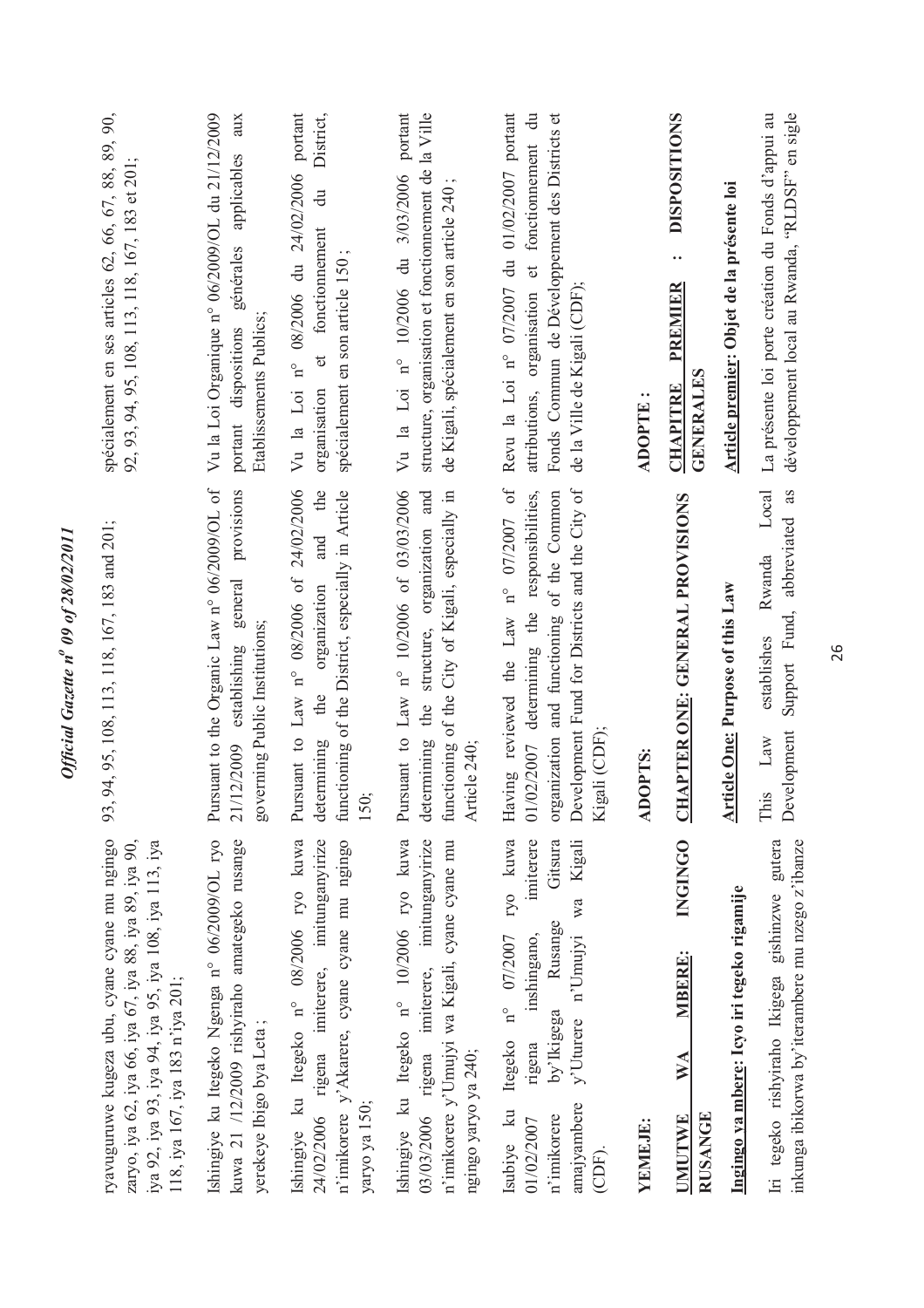| Anglais. La présente loi détermine également ses<br>attributions, son organisation et son fonctionnement.<br>it's                    | RLDSF est doté de la personnalité juridique, de<br>l'autonomie financière et administrative et est géré<br>conformément aux dispositions légales régissant les<br>Etablissements Publics<br>personality, | Article 2 : Siège de RLDSF       | Le siège de RLDSF est établi dans la Ville de<br>peut, en cas de nécessité, être transféré en tout autre<br>Kigali, Capitale de la République du Rwanda. Il<br>lieu du territoire de la République du Rwanda<br>$\equiv$ | <b>CHAPITRE II : ATTRIBUTIONS DE RLDSF</b><br>Ŏ                           | Article 3: Attributions de RLDSF            | Les principales attributions de RLDSF sont les<br>suivantes: | administratives<br>financer les projets de développement au<br>entités<br>décentralisées;<br>des<br>niveau<br>$\frac{1}{1}$<br>$\Xi$ | personnalité juridique et les bailleurs de<br>servir d'intermédiaire entre les entités<br>administratives décentralisées dotées de la<br>fonds qui financent particulièrement les<br>projets de développement dans ces entités;<br>$\overline{2}^{\circ}$<br>development | mécanismes de<br>répartition des fonds au niveau des entités<br>en place des<br>mettre<br>$3^{\circ}$<br>$0f$      |
|--------------------------------------------------------------------------------------------------------------------------------------|----------------------------------------------------------------------------------------------------------------------------------------------------------------------------------------------------------|----------------------------------|--------------------------------------------------------------------------------------------------------------------------------------------------------------------------------------------------------------------------|---------------------------------------------------------------------------|---------------------------------------------|--------------------------------------------------------------|--------------------------------------------------------------------------------------------------------------------------------------|--------------------------------------------------------------------------------------------------------------------------------------------------------------------------------------------------------------------------------------------------------------------------|--------------------------------------------------------------------------------------------------------------------|
| responsibilities, organisation and functioning.<br>determines<br>also<br>This Law<br>DSF".<br>TH,                                    | administrative and financial autonomy and shall<br>be governed in accordance with legal provisions<br>legal<br>governing Public Institutions.<br>have<br>shall<br><b>RLDSF</b>                           | Article 2: Head Office of RLDSF  | Kigali City, the Capital of the Republic of<br>The head office of RLDSF shall be located in<br>Rwanda. It may be transferred elsewhere<br>Rwanda if deemed necessary.                                                    | <b>RESPONSIBILITIES</b><br>Ë<br><b>CHAPTER</b><br><b>DSF</b><br><b>NU</b> | <b>Article 3: Responsibilities of RLDSF</b> | main responsibilities of RLDSF are the<br>following<br>The   | to support development activities<br>local administrative entities;<br>$\frac{1}{1}$                                                 | personality and donors especially those<br>to serve as an intermediary between<br>local administrative entities with legal<br>activities in those entities;<br>involved in financing<br>$\overline{2}^{\circ}$                                                           | support in local<br>mechanisms<br>distributing financial<br>place<br>$\Xi$<br>put<br>$\mathfrak{S}$<br>$3^{\circ}$ |
| y'lcyongereza. Iri tegeko rigena kandi inshingano,<br>ahinnye<br>magambo<br>imiterere n'imikorere byacyo.<br>mu<br>"RLDSF"<br>cyitwa | RLDSF ifite ubuzimagatozi n'ubwigenge mu<br>miyoborere, mu micungire y'umutungo n'abakozi<br>bayo, kandi icungwa hakurikijwe amategeko<br>agenga ibigo bya Leta.                                         | Ingingo ya 2: Icyicaro cya RLDSF | Icyicaro cya RLDSF kiri mu Mujyi wa Kigali,<br>Umurwa Mukuru wa Repubulika y'u Rwanda.<br>Gishobora kwimurirwa ahandi hose mu Rwanda,<br>igihe bibaye ngombwa.                                                           | UMUTWE WA II: INSHINGANO ZA RLDSF                                         | Ingingo ya 3: Inshingano za RLDSF           | Inshingano z'ingenzi za RLDSF ni izi zikurikira:             | gutera inkunga ibikorwa by'amajyambere<br>mu nzego z'ibanze;<br>$\frac{1}{1}$                                                        | kuba umuhuza w'inzego z'ibanze zifite<br>ubuzimagatozi n'abaterankunga bafasha<br>by'umwihariko ibikorwa by'amajyambere<br>muri izo nzego<br>$\frac{1}{2}$                                                                                                               | gusaranganya<br>gushyiraho uburyo bwo<br>inkunga mu nzego z'ibanze;<br>$3^{\circ}$                                 |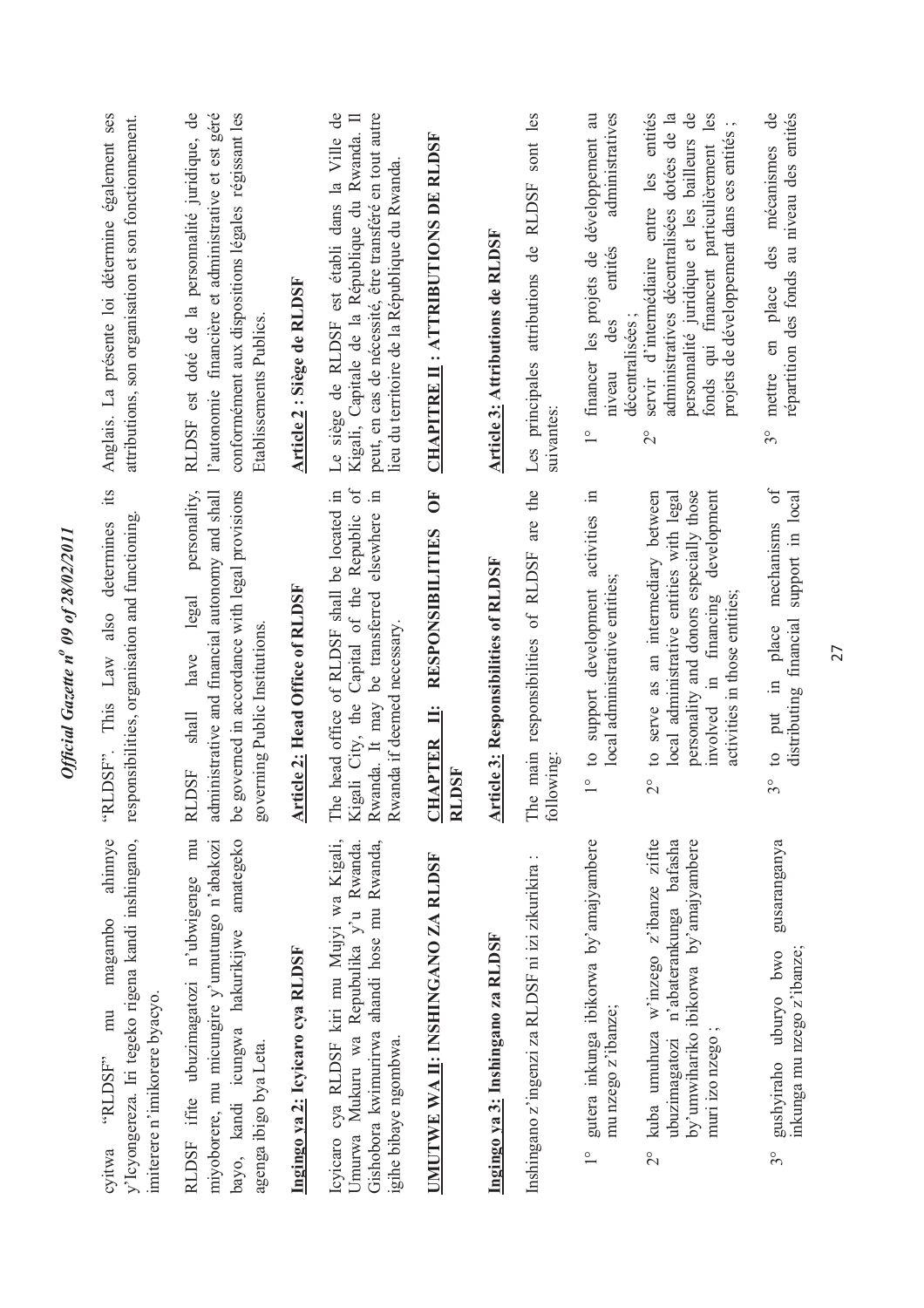| entités<br>projets de<br>assurer le suivi de l'utilisation des fonds<br>des<br>administratives décentralisées;<br>alloués par RLDSF aux<br>administratives décentralisées<br>développement au niveau<br>$\frac{1}{4}$ | établir des stratégies de création d'emplois<br>en faveur d'un grand nombre de personnes<br>et d'assistance à ceux incapables d'exercer<br>de tels emplois;<br>$\tilde{5}^{\circ}$ | dans l'analyse et la recherche des solutions<br>a<br>renforcement des capacités de la population<br>$\sigma$<br>contribuer à la sensibilisation<br>$\delta^{\circ}$ | $\mathbf{d}$ e<br>$\mathbb{R}$<br>population à participer aux activités<br>contribuer à la sensibilisation de<br>développement en sa faveur;<br>à ses problèmes;<br>$\zeta$ | $\mathbb{Z}$<br>des<br>$\tilde{\sigma}$<br>$\sigma$<br>ප්<br>đ<br>à la culture d'épargne<br>à la sensibilisation<br>des banques<br>institutions de micro finance;<br>avec<br>population<br>contribuer<br>travailler<br>$8^{\circ}$ | assurer le renforcement des capacités des<br>entités administratives décentralisées dans<br>10° assurer la mobilisation et la collecte des<br>le cadre de la mission de RLDSF;<br>tonds<br>$\overline{9}^{\circ}$ | entités<br>de la<br>Toutefois, les dispositions des points 2° et 10° du<br>relations<br>pas les<br>personnalité juridique d'entretenir des<br>dotées<br>décentralisées<br>n'empêchent<br>présent article<br>administratives |
|-----------------------------------------------------------------------------------------------------------------------------------------------------------------------------------------------------------------------|------------------------------------------------------------------------------------------------------------------------------------------------------------------------------------|---------------------------------------------------------------------------------------------------------------------------------------------------------------------|-----------------------------------------------------------------------------------------------------------------------------------------------------------------------------|------------------------------------------------------------------------------------------------------------------------------------------------------------------------------------------------------------------------------------|-------------------------------------------------------------------------------------------------------------------------------------------------------------------------------------------------------------------|-----------------------------------------------------------------------------------------------------------------------------------------------------------------------------------------------------------------------------|
| RLDSF to development activities in the<br>to monitor the use of funds allocated by<br>local administrative entities;<br>administrative entities;<br>$\frac{1}{4}$                                                     | to establish strategies of job creation in<br>favor of a large number of people and<br>assistance to those unable to perform<br>jobs such employment;<br>50                        | to contribute to sensitizing population<br>and building their capacities in<br>analysing and solving their problems;<br>$6^\circ$                                   | to contribute to sensitizing population to<br>participate in development activities<br>meant for them;<br>$7^{\circ}$                                                       | working with banks and micro-finance<br>to contribute to sensitizing population<br>on the culture of making savings and<br>institutions;<br>$8^{\circ}$                                                                            | local<br>administrative entities within the scope<br>$\sigma$<br>10° to mobilize and collect funds.<br>capacities<br>of RLDSF mission:<br>build<br>$9^{\circ}$ to                                                 | However, provisions of items 2° and 10° of this<br>Article shall not prevent the local administrative<br>entities with legal personality from establishing<br>direct partnership with donors.                               |
| RLDSF igenera ibikorwa by'amajyambere<br>gukurikirana imikoreshereze y'amafaranga<br>mu nzego z'ibanze;<br>$\frac{6}{4}$                                                                                              | gufasha<br>guhesha<br>gushyiraho ingamba zigamije abantu benshi akazi n'izo<br>abadashoboye gukora ako kazi;<br>$\mathcal{S}^{\circ}$                                              | gushishikariza<br>abaturage no kubongerera ubushobozi mu<br>gusesengura no gukemura ibibazo bafite;<br>mu<br>uruhare<br>kugira<br>ಹಿ                                | gushishikariza<br>abaturage kugira uruhare mu bikorwa<br>by'amajyambere bibakorerwa;<br>mu<br>uruhare<br>kugira<br>$\zeta$                                                  | gushishikariza<br>abaturage umuco wo kuzigama no kugana<br>amabanki n'ibigo by'imari iciriritse;<br>mu<br>uruhare<br>kugira<br>80                                                                                                  | kubaka ubushobozi bw'inzego z'ibanze mu<br>10° gushakisha no kwegeranya inkunga.<br>bijyanye n'inshingano za RLDSF;<br>$\infty$                                                                                   | Icyakora, ibivugwa mu gace ka 2° n'aka 10° tw'iyi<br>zifite<br>kugirana<br>z'ibanze<br>bwo<br>umubano utaziguye n'abaterankunga.<br>ubuzimagatozi uburenganzira<br>ngingo ntibibuza inzego                                  |

Official Gazette nº 09 of 28/02/2011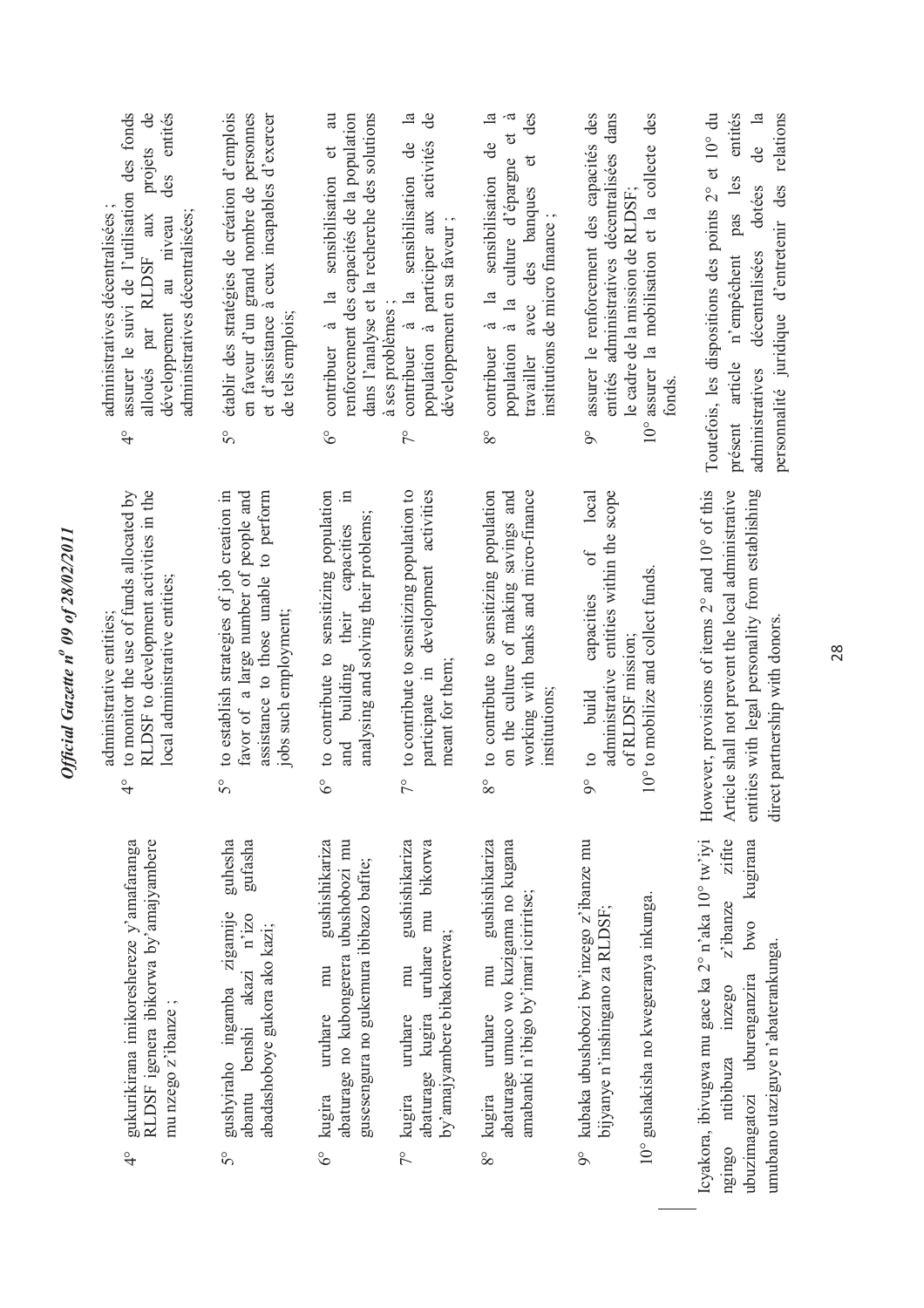| UMUTWE WA III: URWEGO RUREBERERA<br>RLDSF N'ICYICIRO IRIMO                                                                                                                                                                        | TTS<br><b>SUPERVISING</b><br><b>AND</b><br><b>RLDSF</b><br><u>illi</u><br>ð<br><b>AUTHORITY</b><br>TEGORY<br><b>CHAPTER</b><br>$\mathbf{X}$                                                                                                                                                 | <b>CHAPITRE III : ORGANE DE TUTELLE DE</b><br>directes avec les bailleurs de fonds.<br>RLDSF ET SA CATEGORIE                                                                                                                                |
|-----------------------------------------------------------------------------------------------------------------------------------------------------------------------------------------------------------------------------------|---------------------------------------------------------------------------------------------------------------------------------------------------------------------------------------------------------------------------------------------------------------------------------------------|---------------------------------------------------------------------------------------------------------------------------------------------------------------------------------------------------------------------------------------------|
| <b>RLDSF</b><br>Urwego rureberera<br>Ingingo ya 4:<br>n'icyiciro irimo                                                                                                                                                            | Article 4: Supervising authority of RLDSF<br>its category<br>and                                                                                                                                                                                                                            | sa<br>đ<br>Article 4: Organe de tutelle de RLDSF<br>catégorie                                                                                                                                                                               |
| Iteka rya Minisitiri w'Intebe rigena urwego<br>rureberera RLDSF n'icyiciro irimo.                                                                                                                                                 | Prime Minister's Order shall determine the<br>its<br>and<br>authority of RLDSF<br>supervising<br>egory.<br>$\cot$<br>$\overline{A}$ 1                                                                                                                                                       | Un arrêté du Premier Minisitre détermine l'organe<br>de tutelle de RLDSF et sa catégorie.                                                                                                                                                   |
| Hagati y'urwego rureberera RLDSF n'urwego<br>rufata ibyemezo hakorwa amasezerano yerekeye<br>uburenganzira n'inshingano bya buri ruhande mu<br>ububasha,<br>agaragaza<br>kugeza RLDSF ku nshingano zayo.<br>y'ibikorwa<br>gahunda | and the decision making organ a performance<br>performance contract shall be concluded<br>contract indicating competence, rights and<br>igations of each party in order for RLDSF to<br>between the supervising authority of RLDSF<br>fulfill its mission.<br>obli,<br>$\blacktriangleleft$ | déterminant les compétences, les droits et les<br>obligations de chaque partie en vue de la réalisation<br>Il est conclu entre l'organe de tutelle de RLDSF et<br>l'organe de décision un contrat de performance<br>de la mission de RLDSF. |
| Ayo masezerano amara igihe gihwanye na manda<br>y'abagize urwego rufata ibyemezo rwa RLDSF.                                                                                                                                       | Such a contract shall be valid for a period equal<br>to the term of office of members of the decision<br>making organ of RLDSF.                                                                                                                                                             | au<br>$\overline{d}$<br>mandat des membres de l'organe de décision<br>Ce contrat est valide pour une durée égale<br>RLDSF.                                                                                                                  |
| IMITERERE<br>N'IMIKORERE BYA RLDSF<br>$\ddot{P}$<br>$\mathbf{W} \mathbf{A}$<br><b>UMUTWE</b>                                                                                                                                      | AND<br><b>ORGANISATION</b><br>FUNCTIONING OF RLDSF<br>CHAPTER IV:                                                                                                                                                                                                                           | ET<br><b>ORGANISATION</b><br>FONCTIONNEMENT DE RLDSF<br>$\ddot{\cdot}$<br>$\geq$<br><b>CHAPITRE</b>                                                                                                                                         |
| Ingingo ya 5: Inzego z'Ubuyobozi za RLDSF                                                                                                                                                                                         | <b>Article 5: Management organs of RLDSF</b>                                                                                                                                                                                                                                                | Article 5: Organes de direction de RLDSF                                                                                                                                                                                                    |
| RLDSF igizwe n'inzego z'ubuyobozi ebyiri (2)<br>zikurikira:                                                                                                                                                                       | RLDSF shall be comprised of the following two<br>$(2)$ management organs:                                                                                                                                                                                                                   | RLDSF est doté de deux (2) organes de direction<br>suivants:                                                                                                                                                                                |
| 1° Inama y'Ubuyobozi;<br>2° Ubuyobozi Bukuru.                                                                                                                                                                                     | the General Directorate.<br>the Board of Directors;<br>$\frac{1}{2}$<br>$\frac{1}{2}$                                                                                                                                                                                                       | le Conseil d'Administration;<br>la Direction Générale.<br>$\frac{1}{2}$<br>$\overline{C}$                                                                                                                                                   |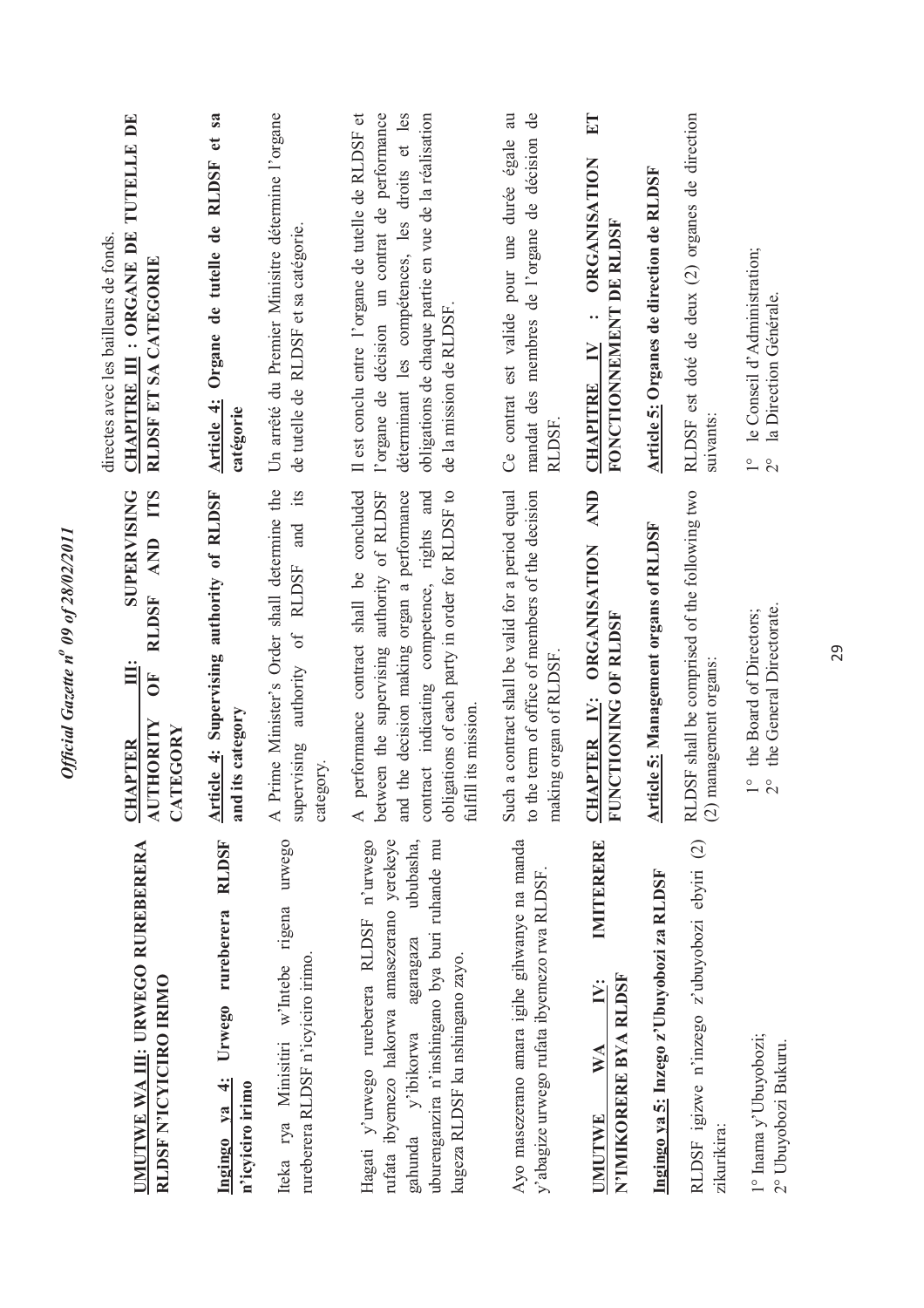| Iteka rya Minisitiri w'Intebe rishobora kugena<br>izindi nzego za ngombwa, kugira ngo RLDSF<br>ishobore kurangiza neza inshingano zayo.                                                                             | relevant organs in order for RLDSF to fulfil its<br>A Prime Minister's Order may determine other<br>mission.                                                                                                                                            | d'autres organes nécessaires en vue de la réalisation<br>Un Arrêté du Premier Ministre peut déterminer<br>de la mission de RLDSF.                                                                                                            |
|---------------------------------------------------------------------------------------------------------------------------------------------------------------------------------------------------------------------|---------------------------------------------------------------------------------------------------------------------------------------------------------------------------------------------------------------------------------------------------------|----------------------------------------------------------------------------------------------------------------------------------------------------------------------------------------------------------------------------------------------|
| Icyiciro cya mbere: Inama y'Ubuyobozi                                                                                                                                                                               | Section one: Board of Directors                                                                                                                                                                                                                         | Section première: Conseil d'Administration                                                                                                                                                                                                   |
| Ingingo ya 6: Inama y' Ubuyobozi ya RLDSF                                                                                                                                                                           | <b>Article 6: Board of Directors of RLDSF</b>                                                                                                                                                                                                           | Article 6: Conseil d'Administration de RLDSF                                                                                                                                                                                                 |
| Inama y'Ubuyobozi ya RLDSF ni rwo rwego<br>ruyiyobora kandi rufata ibyemezo. Ububasha,<br>inshingano n'imikorere byayo kimwe n'igihe<br>abayigize bamara ku mirimo yabo bigenwa n'iteka<br>rya Minisitiri w'Intebe. | Board of Directors of RLDSF shall be its<br>governing and decision making organ. Its<br>competence, responsibilities and functioning as<br>well as the term of office of its members shall<br>be determined by a Prime Minister's Order.<br>The         | Le Conseil d'Administration de RLDSF est son<br>attributions et son fonctionnement ainsi que la durée<br>du mandat de ses membres sont déterminés par<br>organe de direction et de décision. Ses compétences,<br>arrêté du Premier Ministre. |
| Iteka rya Perezida rishyiraho abagize Inama<br>Abagize Inama y'Ubuyozi batoranywa hakurikijwe<br>y'Ubuyobozi harimo Perezida na Visi-Perezida.<br>ubushobozi n'ubuzobere.                                           | A Presidential Order shall appoint members of<br>Directors including the<br>Members of the Board of Directors shall be<br>Chairperson and the Deputy Chairperson.<br>selected on the basis of their competence and<br>$\sigma f$<br><b>Board</b><br>the | arrêté Présidentiel. Les membres du Conseil<br>Les membres du Conseil d'Administration dont un<br>de leur<br>Président et un Vice-Président sont nommés par<br>sur base<br>d'Administration sont choisis<br>compétence et de leur expertise. |
| Nibura mirongo itatu ku ijana (30%) by'abagize<br>Inama y'Ubuyobozi bagomba kuba ari abagore.                                                                                                                       | least thirty percent (30%) of members of the<br>Board of Directors shall be female.<br>expertise.<br>At1                                                                                                                                                | Trente pour cent $(30\%)$ au moins des membres du<br>Conseil d'Administration sont de sexe féminin                                                                                                                                           |
| abagize Inama<br>Ingingo ya 7: Ibigenerwa<br>y'Ubuyobozi bitabiriye inama                                                                                                                                           | Article 7: Sitting allowances for members of<br>the Board of Directors                                                                                                                                                                                  | ā<br>Article 7: Jetons de présence des membres<br>Conseil d'Administration                                                                                                                                                                   |
| Abagize Inama y'Ubuyobozi bitabiriye inama<br>amafaranga<br>bagenerwa<br>agenwa n'Iteka rya Perezida.<br>z'Inama y'Ubuyobozi                                                                                        | Members of the Board of Directors present in<br>the meetings of the Board of Directors shall be<br>entitled to sitting allowances determined by a<br>Presidential Order.                                                                                | bénéficient des jetons de présence dont le montant<br>Les membres du Conseil d'Administration présents<br>d'Administration<br>est déterminé par arrêté présidentiel.<br>Conseil<br>$\ddot{=}$<br>aux réunions                                |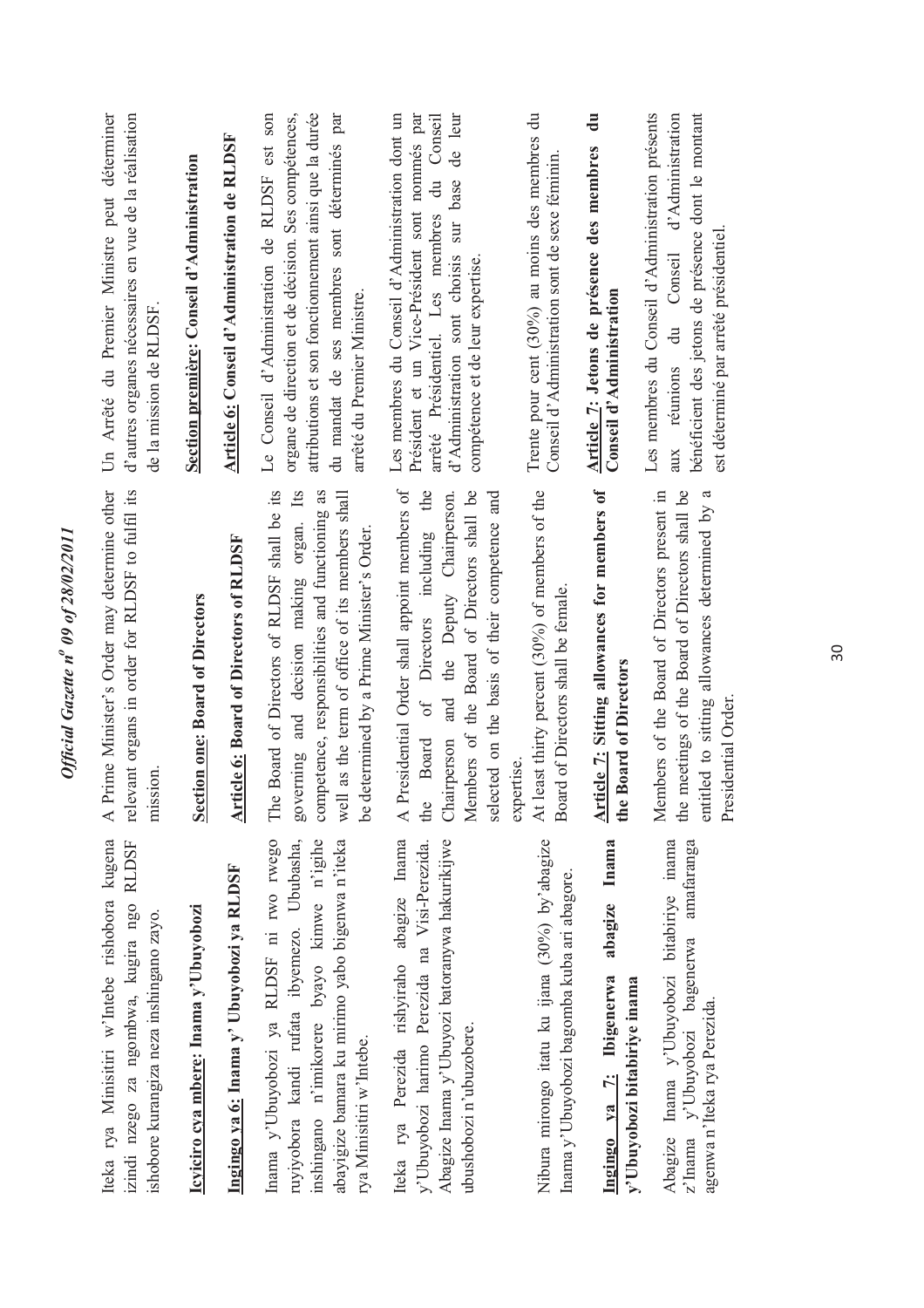| Ingingo ya 8: Ibitabangikanywa no kuba mu<br>nama y'Ubuyobozi                                                                                                             | Article 8: Incompatibilities with membership<br>of the Board of Directors                                                                                            | Article 8: Incompatibilités avec la fonction de<br>membre du Conseil d'Administration                                                                                                                         |
|---------------------------------------------------------------------------------------------------------------------------------------------------------------------------|----------------------------------------------------------------------------------------------------------------------------------------------------------------------|---------------------------------------------------------------------------------------------------------------------------------------------------------------------------------------------------------------|
| Abagize Inama y'Ubuyobozi ntibemerewe gukora<br>umurimo ugenerwa igihembo muri RLDSF.                                                                                     | Members of the Board of Directors shall not be<br>allowed to perform any remunerated activity<br>within RLDSF                                                        | Les membres du Conseil d'Administration ne sont<br>pas autorisés à exercer des fonctions rémunérées au<br>sein de RLDSF                                                                                       |
| Ntibemerewe kandi, haba ku giti cyabo cyangwa<br>gupiganira amasoko<br>y'imirimo iterwa inkunga na RLDSF mu Turere no<br>ibigo bafitemo imigabane,<br>mu Mujyi wa Kigali. | nor companies in which they hold shares, to bid<br>for tenders of RLDSF in the Districts and the<br>They are also not allowed, neither individually<br>Kigali City.  | Ils ne sont non plus autorisés, ni individuellement ni<br>.ದ<br>soumissionner aux marchés de RLDSF au sein des<br>actionnaires,<br>sont<br>Districts et de la Ville de Kigali.<br>dont ils<br>sociétés<br>les |
| Icyiciro cya 2: Ubuyobozi Bukuru                                                                                                                                          | Section 2: General Directorate                                                                                                                                       | Section 2: Direction Générale                                                                                                                                                                                 |
| Ingingo ya 9 : Abagize Ubuyobozi Bukuru bwa                                                                                                                               | General<br>the<br>$\mathfrak{h}$<br>Composition<br>Directorate of RLDSF<br>Article 9:                                                                                | Article 9: Composition de la Direction Générale<br>de RLDSF                                                                                                                                                   |
| Abagize Ubuyobozi Bukuru bwa RLDSF bagenwa<br>RLDSF                                                                                                                       | Members of the General Directorate of RLDSF<br>shall be determined by a Presidential Order.                                                                          | Les membres de la Direction Générale de RLDSF<br>sont determinés par Arrêté Présidentiel.                                                                                                                     |
| Ubuyobozi Bukuru bwa RLDSF bigenwa n'iteka<br>Ububasha, inshingano n'imikorere by'abagize<br>rya Minisitiri w'Intebe.<br>n'Iteka rya Perezida.                            | and<br>functioning of the members of the General<br>Directorate of RLDSF shall be determined by a<br>responsibilities<br>Prime Minister's Order.<br>competence,<br>É | $\overline{e}$<br>fonctionnement des membres de Direction Générale<br>de RLDSF sont déterminés par arrêté du Premier<br>$\sigma$<br>attributions<br>compétences, les<br>Ministre.<br>Les                      |
| Ingingo ya 10: Sitati igenga abakozi ba RLDSF<br>Bukuru<br>Ubuyobozi<br>abagize<br>n'abakozi ba RLDSF<br>n'ibigenerwa                                                     | Statute governing the staff of<br>and benefits of members of the<br>General Directorate and the staff of RLDSF<br>Article 10:<br><b>RLDSF</b>                        | avantages des membres de la Direction Générale<br>Article 10: Statut du personnel de RLDSF et<br>et du personnel de RLDSF                                                                                     |
| Abakozi ba RLDSF bagengwa na Sitati rusange<br>igenga abakozi ba Leta n'inzego z'imirimo ya Leta.                                                                         | The staff of RLDSF shall be governed by the<br>General statute for Rwanda Public Service.                                                                            | Statut<br>Le personnel de RLDSF est régi par le<br>Général de la Fonction Publique Rwandaise.                                                                                                                 |
| ba RLDSF biteganywa n'amategeko agenga ibyo<br>Ibigenerwa abagize Ubuyobozi Bukuru n'abakozi                                                                              | allocated to the members of the<br>General Directorate and to the staff of RLDSF<br>shall be determined in accordance with legal<br>Benefits                         | $\overline{\mathbf{a}}$<br>Direction Générale et au personnel de RLDSF sont<br>légales<br>$\ddot{d}$<br>avantages accordés aux membres<br>aux dispositions<br>conformément<br>fixés<br>Les                    |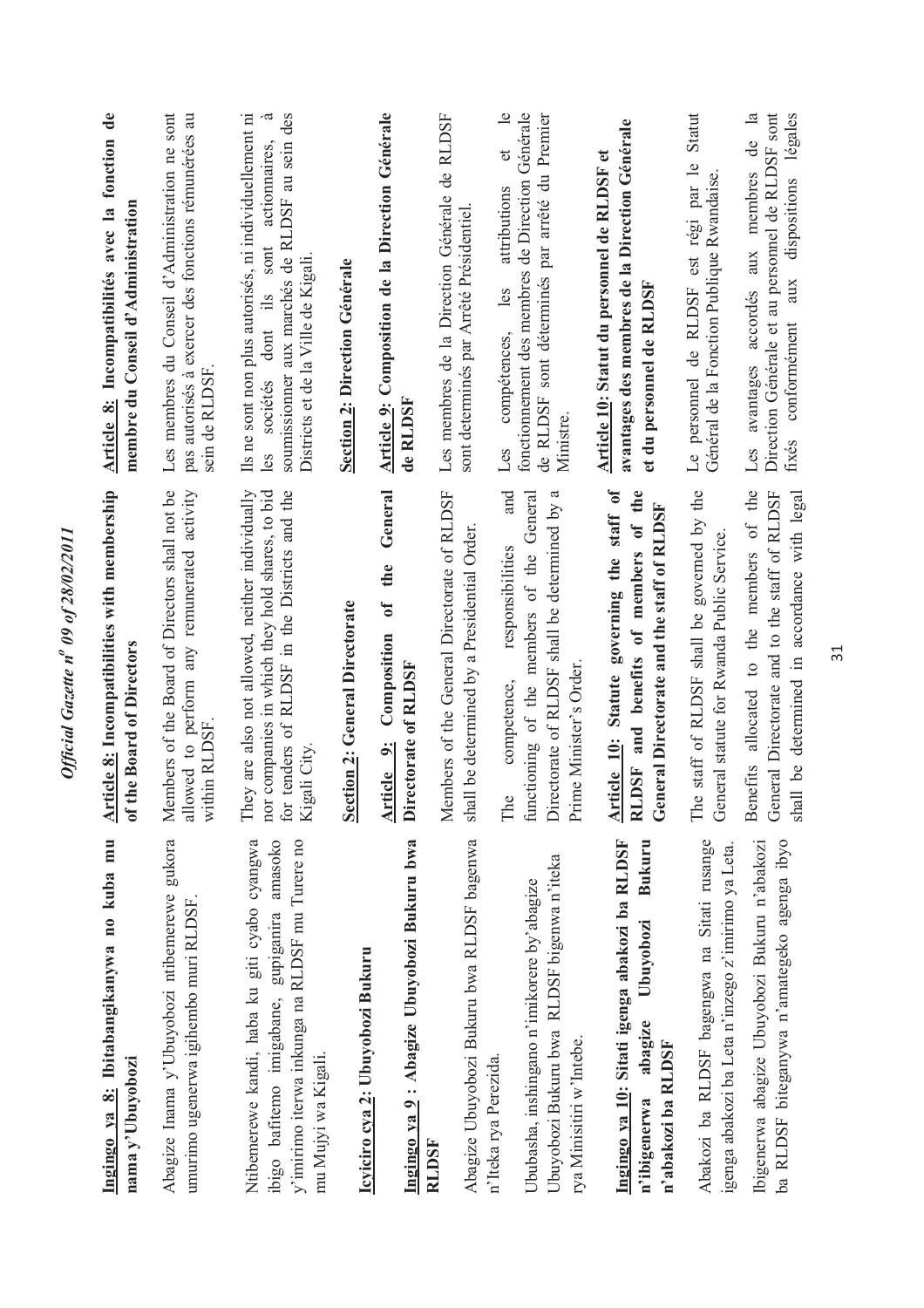| abakozi b'ibigo bya Leta bagenerwa.                                                                                                                                                                                                   | provisions governing benefits to employees of<br>public institutions.                                                                                                                              | alloués au personnel des<br>régissant les avantages<br>établissements publics.                                                                                                                                                    |
|---------------------------------------------------------------------------------------------------------------------------------------------------------------------------------------------------------------------------------------|----------------------------------------------------------------------------------------------------------------------------------------------------------------------------------------------------|-----------------------------------------------------------------------------------------------------------------------------------------------------------------------------------------------------------------------------------|
| imiterere<br>n'inshingano by'inzego z'imirimo za RLDSF<br>Imikorere,<br>$\ddot{=}$<br>$1$<br>Ingingo                                                                                                                                  | and<br>Functioning, organisation<br>responsibilites of organs of RLDSF<br><b>Article 11:</b>                                                                                                       | organisation<br>et attributions des organes de RLDSF<br>Fonctionnement,<br>$\Xi$<br><b>Article</b>                                                                                                                                |
| by'inzego<br>z'imirimo ya RLDSF bigenwa n'iteka rya Minisitiri<br>n'inshingano<br>imiterere<br>Imikorere,<br>w'Intebe.                                                                                                                | shall be<br>and<br>determined by a Prime Minister's Order<br>of RLDSF<br>organisation<br>responsibilites of organs<br>functioning,<br>$\circ$<br>É                                                 | des organes de RLDSF sont déterminés par un arrêté<br>Le fonctionnement, l'organisation et les attributions<br>du Premier Ministre.                                                                                               |
| UMUTWE WA V: UMUTUNGO N'IMARI                                                                                                                                                                                                         | <b>FINANCE</b><br><b>HAPTER V: PROPERTY AND</b><br>ö                                                                                                                                               | CHAPITRE V : PATRIMOINE ET FINANCES                                                                                                                                                                                               |
| <b>RLDSF</b><br>W2<br><b>Umutungo</b><br>$\frac{12}{3}$<br>n'inkomoko yawo<br>$1$<br>Ingingo                                                                                                                                          | its<br>and<br>of RLDSF<br><b>Article 12: Property</b><br>sources                                                                                                                                   | Article 12: Patrimoine de RLDSF et ses sources                                                                                                                                                                                    |
| n'ibintu<br>ugizwe<br>byimukanwa n'ibitimukanwa.<br><b>RLDSF</b><br>wa<br>Umutungo                                                                                                                                                    | The property of RLDSF shall be comprised of<br>movables and immovables                                                                                                                             | biens<br>comprend les<br><b>RLDSF</b><br>meubles et immeubles.<br>de<br>Le patrimoine                                                                                                                                             |
| Umutungo wa RLDSF ukomoka kuri ibi bikurikira:                                                                                                                                                                                        | e property of RLDSF shall come from the<br>following sources:<br>É                                                                                                                                 | RLDSF provient des sources<br>Le patriomoine de<br>suivantes:                                                                                                                                                                     |
| ingengo y'imari igenerwa na Leta igizwe<br>yinjira mu isanduku ya Leta aturutse imbere<br>nibura n'icumi ku ijana (10%) by amafaranga<br>mu gihugu, abarwa uhereye ku ngengo y'imari<br>$\frac{1}{\sqrt{2}}$                          | State allocated budget comprising at least<br>ten percent (10%) of domestic revenues,<br>calculated on the basis of the State budget<br>of the previous year;<br>$\frac{1}{1}$                     | .ದ<br>au moins dix pourcent (10%) des recettes<br>intérieures calculées sur base du budget de<br>les dotations budgétaires de l'Etat équivalant<br>l'Etat de l'année précédente;<br>$\overset{\circ}{\phantom{0}}$                |
| cyangwa<br>Leta<br>ya Leta y'umwaka ushize;<br>iza<br>zaba<br>inkunga<br>$\overline{c}$                                                                                                                                               | State or donors' subsidies;<br>$\frac{1}{2}$                                                                                                                                                       | les subventions de l'Etat ou des donateurs;<br>$\overline{\mathcal{C}}$                                                                                                                                                           |
| na<br>zemewe<br>Minisitiri ufite imari mu nshingano ze;<br><b>RLDSF</b><br>inyungu ku mutungo wayo;<br>ibituruka ku mirimo ikora;<br>inguzanyo zihabwa<br>iz'abaterankunga;<br>$3^{\circ}$<br>$\frac{1}{4}$<br>$\overline{5}^{\circ}$ | the<br>$\overline{S}$<br>as approved<br>Minister in charge of finance;<br>interests from its propety;<br>income from its services<br>loans to RLDSF<br>$3^{\circ}$<br>$\frac{1}{4}$<br>$5^{\circ}$ | les prêts accordés à RLDSF approuvés par le<br>ses<br>dans<br>finances<br>les revenus des services prestés;<br>les revenus de son patrimoine;<br>les<br>ayant<br>Ministre<br>$3^{\circ}$<br>$\frac{1}{4}$<br>$\mathsf{S}^{\circ}$ |
| umutungo wahoze ari uw' Ikigega Rusange<br>impano n'indagano;<br>$\delta^{\circ}$<br>$\zeta$                                                                                                                                          | Common<br>$\overline{S}$<br>property formerly owned<br>donation and bequest;<br>$6^\circ$<br>$7^{\circ}$                                                                                           | Fonds<br>$a_{1}$<br>appartenait<br>qui<br>les dons et legs;<br>le patrimoine<br>attributions;<br>$\delta^{\circ}$<br>$\tilde{7}^{\circ}$                                                                                          |

Official Gazette nº 09 of 28/02/2011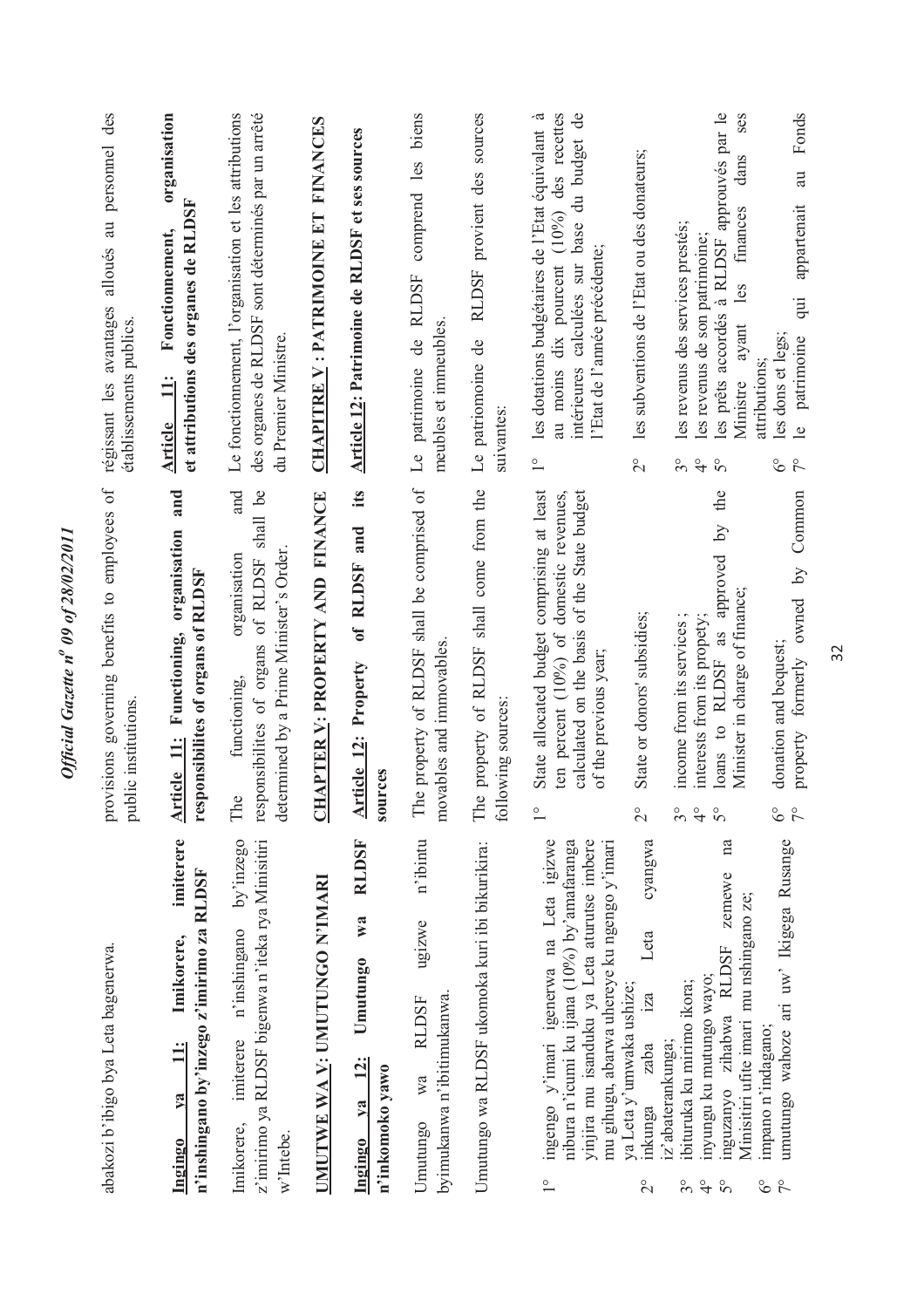| Gitsura Amajyambere y' Uturere n'Umuyi wa<br>Kigali (CDF);                                                                                                                                                                                                                        | Development Fund for Districts and the<br>City of Kigali (CDF)                                                                                                                                                                                            | Commun de Développement des Districts et de<br>la Ville de Kigali (CDF);                                                                                                                                                                                                          |
|-----------------------------------------------------------------------------------------------------------------------------------------------------------------------------------------------------------------------------------------------------------------------------------|-----------------------------------------------------------------------------------------------------------------------------------------------------------------------------------------------------------------------------------------------------------|-----------------------------------------------------------------------------------------------------------------------------------------------------------------------------------------------------------------------------------------------------------------------------------|
| Gahunda<br>y'Icyerekezo 2020 Umurenge (VUP);<br>ugenewe<br>wahoze<br>umutungo<br>$8^{\circ}$                                                                                                                                                                                      | property which was allocated to the Vision<br>2020 Umurenge Programme (VUP);<br>$8^{\circ}$                                                                                                                                                               | le patrimoine qui était affecté au Programme<br>Vision 2020 Umurenge (VUP);<br>$8^{\circ}$                                                                                                                                                                                        |
| Gahunda<br>waragenewe<br>wari<br>y'Ubudehe.<br>umutungo<br>$\delta$                                                                                                                                                                                                               | the<br>$\circ$<br>allocated<br>which was<br>Ubudehe Programme.<br>proprety<br>$\delta$                                                                                                                                                                    | était affecté au Programme<br>le patrimoine qui<br>Ubudehe.<br>$\delta$                                                                                                                                                                                                           |
| umutungo<br><b>Kwegurirwa</b><br>13:<br>va<br>n'amazina<br>Ingingo                                                                                                                                                                                                                | and<br>property<br>$\sigma$<br>Transfer<br>denominations<br>Article 13:                                                                                                                                                                                   | des<br>đ<br>patrimoine<br>$\ddot{a}$<br>Transfert<br>dénominations<br>Article 13:                                                                                                                                                                                                 |
| Imitungo ikurikira yeguriwe RLDSF:                                                                                                                                                                                                                                                | following properties are transferred to<br>DSF:<br>The<br>ELI                                                                                                                                                                                             | Les biens suivants sont transférés à RLDSF:                                                                                                                                                                                                                                       |
| Imitungo yimukanwa n'itimukanwa, imyenda<br>Gitsura<br>Amajyambere y'Uturere n'Umuyi wa Kigali<br>Rusange<br>ry'Ikigega<br>n'izina<br>(CDF);<br>$\frac{1}{\sqrt{2}}$                                                                                                              | property,<br>and the<br>liabilities and denomination of the Common<br>Development Fund for Districts<br>immovable<br>City of Kigali (CDF);<br>and<br>Movable<br>$\frac{0}{1}$                                                                             | Développement des Districts et de la Ville de<br>Les biens meubles et immeubles, le passif et la<br>$\theta$<br>Commun<br>Fonds<br>$\vec{a}$<br>dénomination<br>Kigali (CDF);<br>$\frac{1}{1}$                                                                                    |
| yari<br>2020<br>gahunda<br>Gahunda y'Ubudehe,<br>n'itimukanwa<br>y'Icyerekezo<br>yafashwe kubera izo<br>yimukanwa<br>Gahunda<br>(VUP) na<br>n'amazina yazo.<br>yaragenewe<br>Umurenge<br>Imitungo<br>imyenda<br>$\overline{C}$                                                    | Movable and immovable property, which<br>Umurenge Programme (VUP) and Ubudehe<br>2020<br>and<br>Vision<br>liabilities<br>the<br>$\circ$<br>their<br>allocated<br>denominations<br>Programme,<br>were<br>$\frac{1}{2}$                                     | qui étaient<br>(VUP) et au Programme Ubudehe ainsi que<br>affectés au Programme Vision 2020 Umurenge<br>Les biens meubles et immeubles<br>leurs passifs et donominations.<br>$\overline{\mathcal{C}}$                                                                             |
| Ingingo ya 14: Imikoreshereze, imicungire<br>n'imigenzurire by'umutungo                                                                                                                                                                                                           | Article 14: Use, management and audit of the<br>perty<br>pro                                                                                                                                                                                              | $\frac{1}{2}$<br>audit<br>$\mathbf{e}$<br>gestion<br>Utilisation,<br>Article 14:<br>patrimoine                                                                                                                                                                                    |
| n'imigenzurire<br>by'umutungo wa RLDSF bikorwa hakurikijwe<br>abigenga. Ubugenzuzi bushinzwe<br>genzura rya buri munsi ry'imikoreshereze<br>y'umutungo wa RLDSF buha raporo Inama<br>y'Ubuyobozi, bukagenera kopi uyobora Ubuyobozi<br>imicungire<br>Imikoreshereze,<br>amategeko | shall be carried out in accordance with relevant<br>shall submit a report to the Board of Directors<br>a copy to the head of General Directorate<br>Use, management and audit of RLDSF property<br>legal provisions. RLDSF internal audit service<br>with | L'utilisation, la gestion et l'audit du patrimoine de<br>dispositions légales en la matière. Le service d'audit<br>d'Administration avec copie au dirigeant de la<br>interne de RLDSF transmet son rapport au Conseil<br>aux<br>conformément<br>effectués<br>sont<br><b>RLDSF</b> |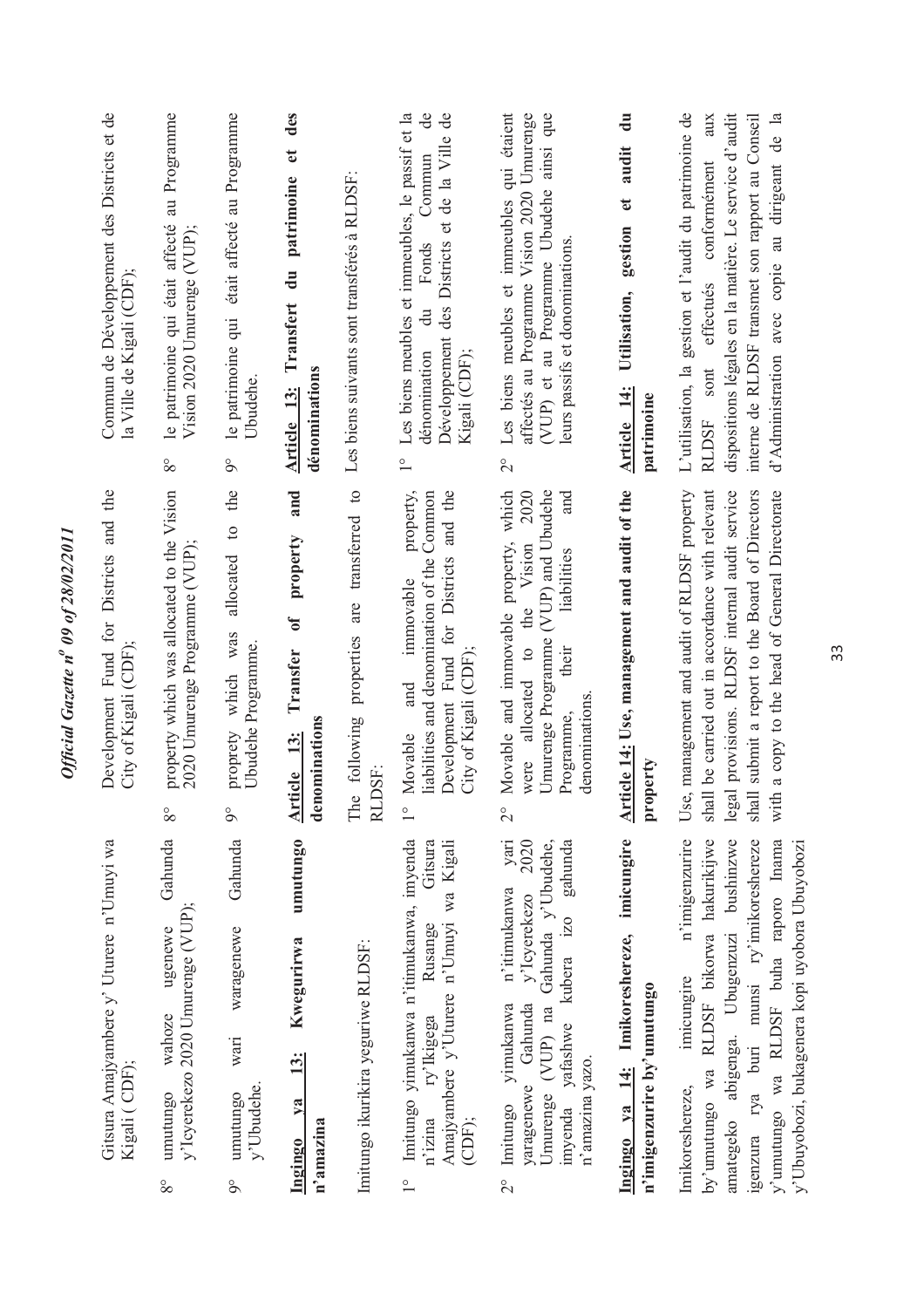| Bukuru bwa RLDSF.                                                                                                                                                                                                                                                                                                                         | of RLDSF.                                                                                                                                                                                                                                                                                                                                               | Direction Générale de RLDSF.                                                                                                                                                                                                                                                                                                                                                            |
|-------------------------------------------------------------------------------------------------------------------------------------------------------------------------------------------------------------------------------------------------------------------------------------------------------------------------------------------|---------------------------------------------------------------------------------------------------------------------------------------------------------------------------------------------------------------------------------------------------------------------------------------------------------------------------------------------------------|-----------------------------------------------------------------------------------------------------------------------------------------------------------------------------------------------------------------------------------------------------------------------------------------------------------------------------------------------------------------------------------------|
| Ingingo ya 15: Iyemeza n'imicungire by'ingengo<br>y'imari ya RLDSF                                                                                                                                                                                                                                                                        | Article 15: Approval and management of the<br>budget of RLDSF                                                                                                                                                                                                                                                                                           | Article 15: Adoption et gestion du budget de<br><b>RLDSF</b>                                                                                                                                                                                                                                                                                                                            |
| Ingengo y'imari ya RLDSF yemezwa kandi<br>igacungwa hakurikijwe amategeko abigenga.                                                                                                                                                                                                                                                       | The budget of RLDSF shall be approved and<br>managed in accordance with relevant legal<br>provisions.                                                                                                                                                                                                                                                   | et géré<br>en la<br>aux dispositions légales<br>de RLDSF est adopté<br>conformément<br>Le budget<br>matière.                                                                                                                                                                                                                                                                            |
| y'umwaka<br>Raporo<br>$\frac{16}{3}$<br>w'ibaruramari<br>$1$<br>Ingingo                                                                                                                                                                                                                                                                   | <b>Article 16: Annual financial report</b>                                                                                                                                                                                                                                                                                                              | l'exercice<br>$\mathbf{d}\mathbf{e}$<br>annuel<br>Rapport<br>Article 16:<br>comptable                                                                                                                                                                                                                                                                                                   |
| Mu mezi atatu (3) akurikira impera z'umwaka<br>w'ibaruramari, uyobora Ubuyobozi Bukuru bwa<br>n'Inama y'Ubuyobozi hakurikijwe amategeko<br>RLDSF ashyikiriza urwego rureberera RLDSF<br>raporo y'umwaka w'ibaruramari, imaze kwemezwa<br>agenga imicungire y'imari n'umutungo bya Leta.                                                   | Within three (3) months following the closure of<br>Directorate of RLDSF shall submit to the<br>financial year, the head of General<br>financial report after its approval by the Board<br>of Directors in accordance with laws governing<br>supervising authority of RLDSF annual<br>management of State finance and property.<br>the                  | Dans les trois (3) mois qui suivent la fin de<br>Générale de RLDSF transmet à l'organe de tutelle<br>de RLDSF le rapport annuel de l'exercice<br>l'exercice comptable, le dirgeant de la Direction<br>comptable après son approbation par le Conseil<br>d'Administration conformément aux dispositions<br>régissant les finances et le patrimoine de l'Etat.                            |
| INGINGO<br>Y'INZIBACYUHO N'IZISOZA<br>ÿ.<br>$\mathbb{W} \mathbb{A}$<br><b>UMUTWE</b>                                                                                                                                                                                                                                                      | AND<br>CHAPTER VI: TRANSITIONAL<br>FINAL PROVISIONS                                                                                                                                                                                                                                                                                                     | <b>DISPOSITIONS</b><br>TRANSITOIRES ET FINALES<br>$\overline{y}$<br><b>CHAPITRE</b>                                                                                                                                                                                                                                                                                                     |
| Ingingo ya 17: Igihe cy'inzibacyuho                                                                                                                                                                                                                                                                                                       | <b>Article 17: Transitional period</b>                                                                                                                                                                                                                                                                                                                  | Article 17: Période transitoire                                                                                                                                                                                                                                                                                                                                                         |
| RLDSF ihawe igihe kitarenze amezi atandatu (6)<br>ya Leta ya Repubulika y'u Rwanda, kugira ngo ibe<br>yahuje imirimo yakorwaga n'Ikigega Rusange<br>Gitsura Amajyambere y' Uturere n'Umujyi wa<br>2020<br>uhereye umunsi iri tegeko ritangarijwe mu Igazeti<br>Kigali (CDF), Gahunda y'lcyerekezo<br>Umurenge (VUP) na Gahunda y'Ubudehe. | the Official Gazette of the Republic of<br>Umurenge Programme (VUP) and Ubudehe<br>by the Common Development Fund for Districts<br>RLDSF is given a period not exceeding six (6)<br>months from the date of publication of this Law<br>Rwanda to merge activities formerly performed<br>and the City of Kigali (CDF), Vision 2020<br>Programme<br>$\Xi$ | assurées par le Fonds Commun de Développement<br>présente loi au Journal Officiel de la République du<br>des Districts et de la Ville de Kigali (CDF), le<br>Programme Vision 2020 Umurenge (VUP) et le<br>mois à compter de la date de publication de la<br>Rwanda pour fusionner les activités qui étaient<br>RLDSF dispose d'un délai ne dépassant pas six (6)<br>Programme Ubudehe. |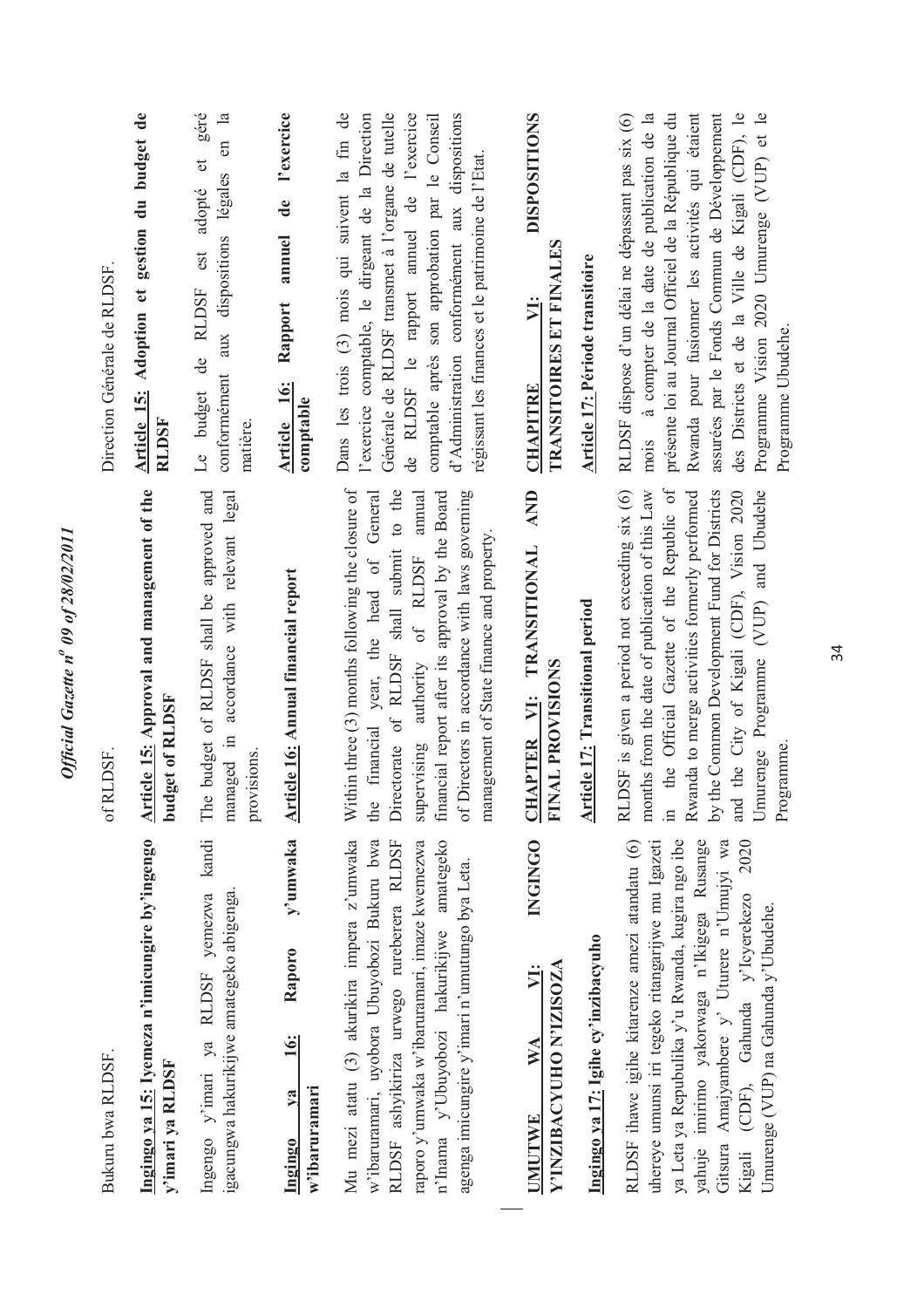| Ingingo ya 18: Itegurwa, isuzumwa n'itorwa<br>ry'iri tegeko                                                                                                                                                                  | and<br>consideration<br>Article 18: Drafting,<br>adoption of this Law                                                                                                                                                                                                                                    | Article 18: Initiation, examen et adoption de la<br>présente loi                                                                                                                                                                                                                                                   |
|------------------------------------------------------------------------------------------------------------------------------------------------------------------------------------------------------------------------------|----------------------------------------------------------------------------------------------------------------------------------------------------------------------------------------------------------------------------------------------------------------------------------------------------------|--------------------------------------------------------------------------------------------------------------------------------------------------------------------------------------------------------------------------------------------------------------------------------------------------------------------|
| Iri tegeko ryateguwe, risuzumwa kandi ritorwa mu<br>Kinyarwanda.                                                                                                                                                             | This Law was drafted, considered and adopted<br>in Kinyarwanda.                                                                                                                                                                                                                                          | La présente loi a été initiée, examinée et adoptée en<br>Kinyarwanda.                                                                                                                                                                                                                                              |
| Ivanwaho ry'amategeko<br>n'ingingo z'amategeko zinyuranyije n'iri tegeko<br>Ingingo ya 19:                                                                                                                                   | <b>Article 19: Repealing provision</b>                                                                                                                                                                                                                                                                   | <b>Article 19: Disposition abrogatoire</b>                                                                                                                                                                                                                                                                         |
| Itegeko nº 07/2007 ryo ku wa 01/02/2007 rigena<br>wa Kigali (CDF) kimwe n'ingingo z'amategeko<br>Rusange Gitsura amajyambere y'Uturere n'Umujyi<br>inshingano, imiterere n'imikorere by'Ikigega<br>bivanyweho.<br>abanziriza | Law n° 07/2007 of 01/02/2007 determining the<br>responsibilities, organization and functioning of<br>the Common Development Fund for Districts<br>and the City of Kigali (CDF) as well as all prior<br>iri kandi zinyuranyije na ryo legal provisions inconsistent with this Law are<br>hereby repealed. | portant<br>Fonds Commun de Développement des Districts et<br>de la Ville de Kigali (CDF) ainsi que toutes les<br>$\overline{a}$ la<br>attributions, organisation et fonctionnement du<br>dispositions légales antérieures contraires<br>du 01/02/2007<br>présente loi sont abrogées.<br>La loi $n^{\circ}$ 07/2007 |
| 20: Igihe iri tegeko ritangira<br>Ingingo ya<br>gukurikizwa                                                                                                                                                                  | <b>Article 20: Commencement</b>                                                                                                                                                                                                                                                                          | Article 20: Entrée en vigueur                                                                                                                                                                                                                                                                                      |
| Iri tegeko ritangira gukurikizwa ku munsi<br>ritangarijweho mu Igazeti ya Leta ya Repubulika<br>y'u Rwanda.                                                                                                                  | This Law shall come into force on the date of its<br>Official Gazette of the<br>publication in the<br>Republic of Rwanda                                                                                                                                                                                 | sa<br>publication au Journal Officiel de la République du<br>La présente loi entre en vigueur le jour de<br>Rwanda.                                                                                                                                                                                                |
| Kigali, kuwa 25/11/2010                                                                                                                                                                                                      | Kigali, on 25/11/2010                                                                                                                                                                                                                                                                                    | Kigali, le 25/11/2010                                                                                                                                                                                                                                                                                              |
| Perezida wa Repubulika<br><b>KAGAME Paul</b><br>(se)                                                                                                                                                                         | President of the Republic<br><b>KAGAME Paul</b><br>(se)                                                                                                                                                                                                                                                  | Président de la République<br><b>KAGAME Paul</b><br>$($ sé $)$                                                                                                                                                                                                                                                     |